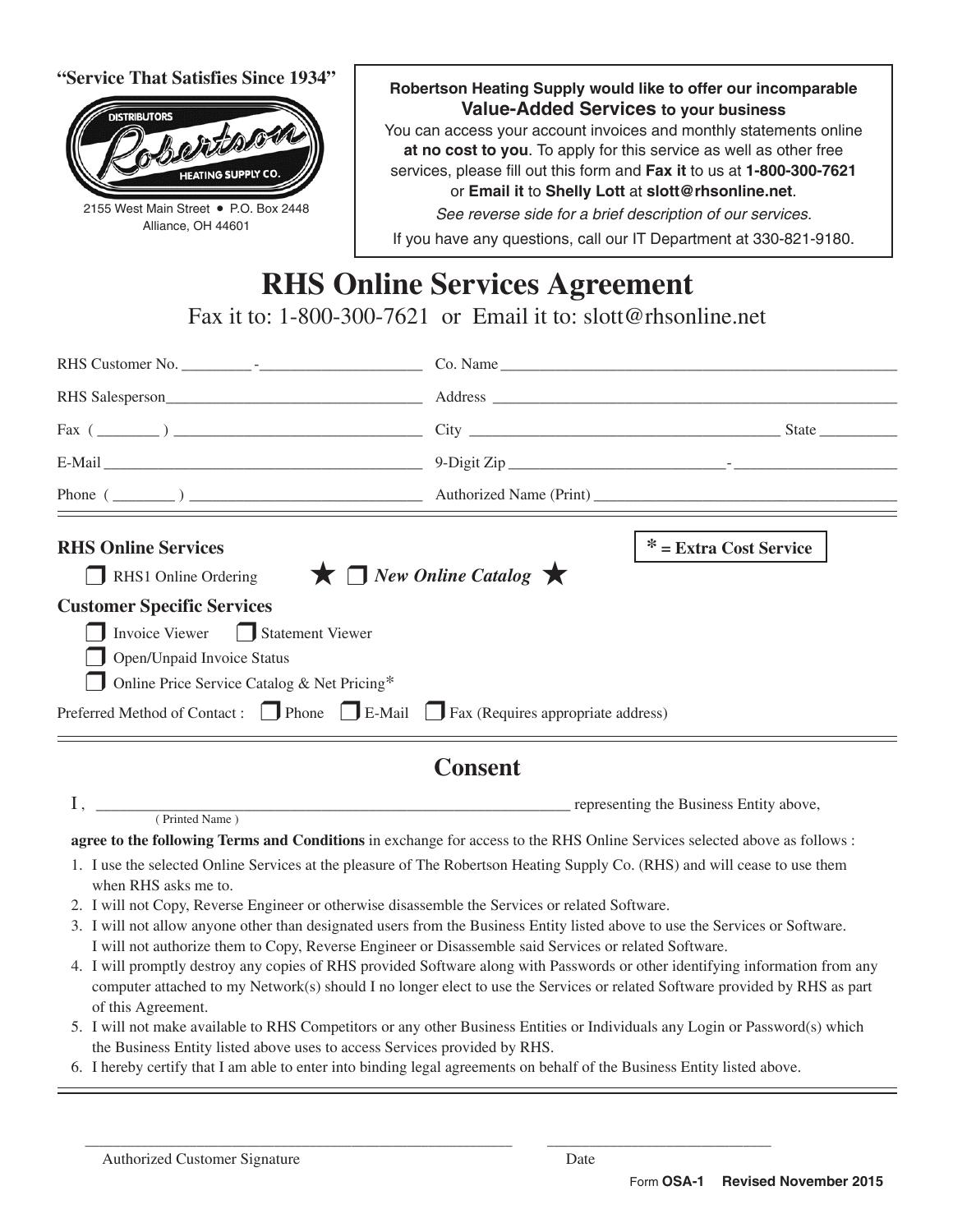**"Service That Satisfies Since 1934"**



2155 West Main Street • P.O. Box 2448 Alliance, OH 44601

Listed below are brief descriptions of our Online Services

Fill out the Agreement Form on reverse side and fax or email it back to us

## FREE SERVICES

## **Online Ordering :**

This is our straight-forward, easy-to-use order entry system for placing orders over the Web. Customers log onto www.rhs1.com, enter a Login and Password and then pick the items they need to complete their business. Customers and their RHS salesperson each get an e-mail recap of every order. *We show current availability at all RHS branches.*

### **Invoice Viewer :**

Allows customers to view current and past invoices right on their local PC screen. Invoices may be looked up by P.O. number, job name or by date or invoice number range.

## **Statement Viewer :**

Allows customers to view current and past statements right on their local PC screen. Statements may be looked up by statement date.

## **Open / Unpaid Invoice Status :**

Will allow you to pull up a monthly statement and then "drill down" to the invoices which make it up by clicking on the invoice number.

## **New Online Catalog**

## PAID SERVICE

## **Online Price Service Catalog & Net Pricing :**

Contact your RHS salesperson for further details. You must also complete the Robertson Price Service Subscription Form.